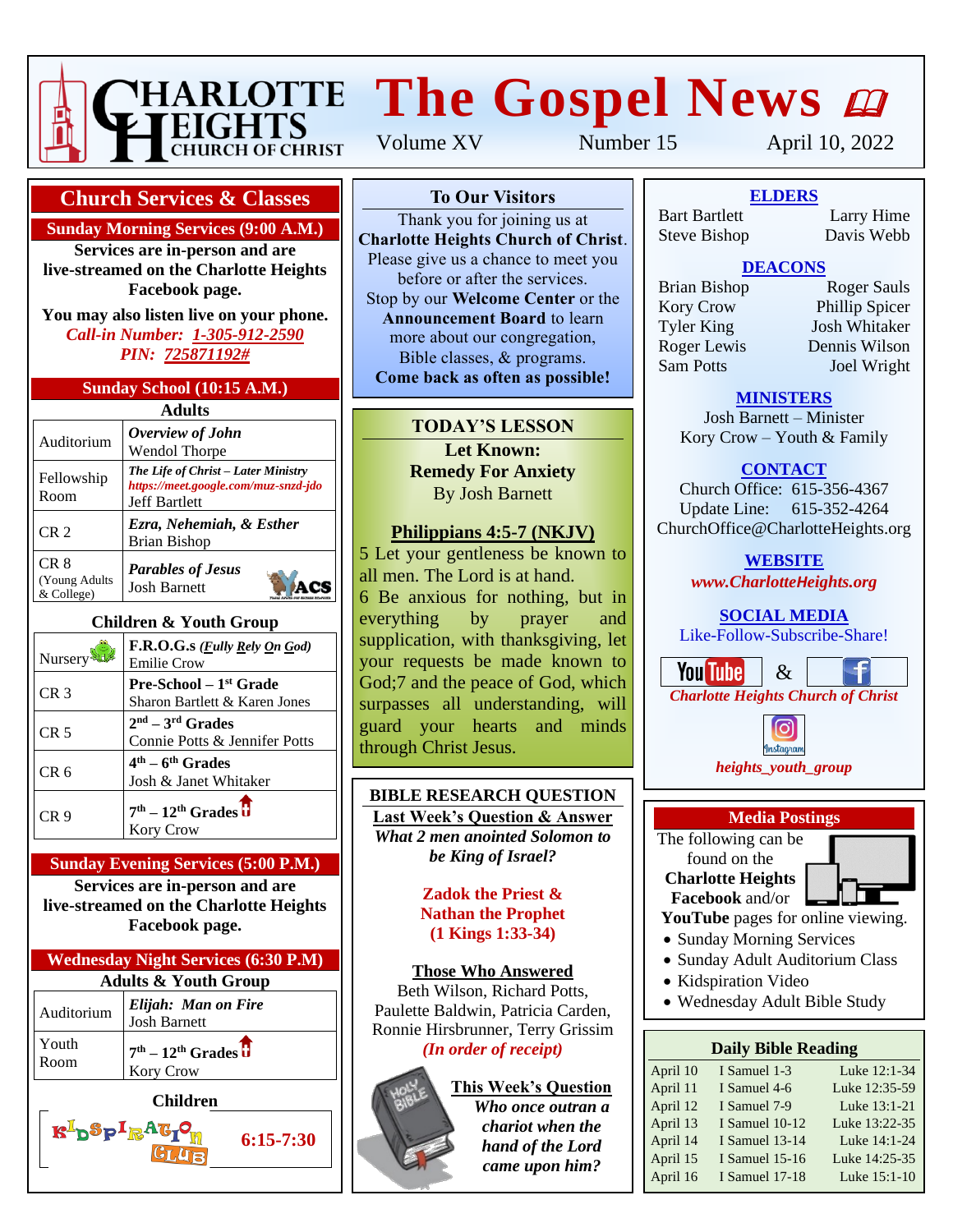# **Until He Comes: Let Known – Remedy for Anxiety**

Have you ever been so anxious about tomorrow that it stressed you out?

We can easily fall prey to the mental "hamster wheel" of thoughts going around and around. I have entertained a little of this for the past few weeks before my appointments, thinking that my doctor may tell me that I need surgery. I personally struggle with any surgery because of my experience with my tumor. I was focused for a while on "what if" when I needed to concentrate more on "what is". We are to care but not to care in a way that it robs us of our day, faith, and life.

"*Be anxious for nothing*" (Philippians 4:6). The word for "anxious" means "to care". It's the same word Jesus used when He said, "*Do not worry about tomorrow*" (Matthew 6:34). Both passages have a negative connotation of worry or care. May this not be a habit and routine in our lives. We serve a God of peace, and His peace is available to us. You can have this peace.



We must put into practice what Paul prescribed. Paul gives us a remedy for anxiety. Like a prescription, it must be done regularly.

In Him,

Josh Barnett

#### **Upcoming Events – At-A-Glance**

**KIDS – Easter Egg Hunt TODAY (11:00-1:00)** *See Announcement*

**Brookdale Belle Meade – Service TODAY (3:00)** *See Josh if you would like to help.*

**Sunday Night KIDS L.A.B. TONIGHT (5:00)**

> **Ladies Bible Class April 13 (10:00)**

**Ladies Virtual Book Study April 14 (7:00)**

> **Easter Sunday April 17**

**Sunday Night Song Service April 17 (5:00)**

**VBS Kickoff Luncheon April 24 (11:00)** *See Announcement*

**CARE Team April 24 (After Evening Services)** *Potluck Meal – Everyone Invited*

> **Elder & Deacon Meeting April 25 (6:30)**

**Bridal Shower – Faulkner/Potts April 30 (1:00)** *See Announcement*

> **Senior Sunday May 1 (11:00)** *See Youth Group Section*

**Monday Night for the Master May 2 (6:00)**

Thank You

Dear Brethren, Thank you for remembering Lisa Kay Hill with a gift to Churches of Christ Disaster Relief. After the death of her family, she was able to live a dignified life with great care in Murfreesboro. She was highly respected by her caregivers, and they showed it at her memorial service. Your thoughtfulness at this time is remembered.

> Sincerely, **Wendol Thorpe**

# Thank You

We have no words to thank you for all of your prayers, thoughts, cards, food, and visits after the passing of our Brent. It is so apparent the love in this place. He truly loved this church. His children and Miranda will need continued prayers to figure out what their new normal is. We know God has a plan, and we have faith in Him. We love you all so much.

**Brent Wilson's Family, Dennis, Tami, Paige, Cory, Kayden, Kannon, Miranda, Zimere, Zadie, and Zaylee**

# Sympathy

Sympathy is extended to the family of **Elizabeth Goodman**, who passed away last week. Elizabeth was a member of Charlotte Heights, coming from West End Church of Christ in 2019, but was unable to attend during the pandemic. Services were conducted last week. *Please keep this family in your prayers.*

### Bridal Shower – Jennifer Potts Saturday, April 30 (1:00)

All ladies of the congregation are invited to a Bridal Shower for **Jennifer Potts**, bride-elect of **Matt Faulkner**, on **Saturday**, April  $30<sup>th</sup>$ , at 1:00 in the Fellowship Room.



Monday Night For The Master



The stations are set up in the hallway.

# Easter Egg Hunt - TODAY (11:00-1:00)

There will be an **Easter Egg Hunt** for our Kidspiration children  $(6<sup>th</sup> grade & under)$  and their families **TODAY** after Sunday School (11:00 – 1:00).

Join us in the Fellowship Room for lunch followed by our **Annual Easter Egg Hunt Extravaganza**!

**Come and enjoy the fun!**

*See Roger or Deborah Sauls with questions.*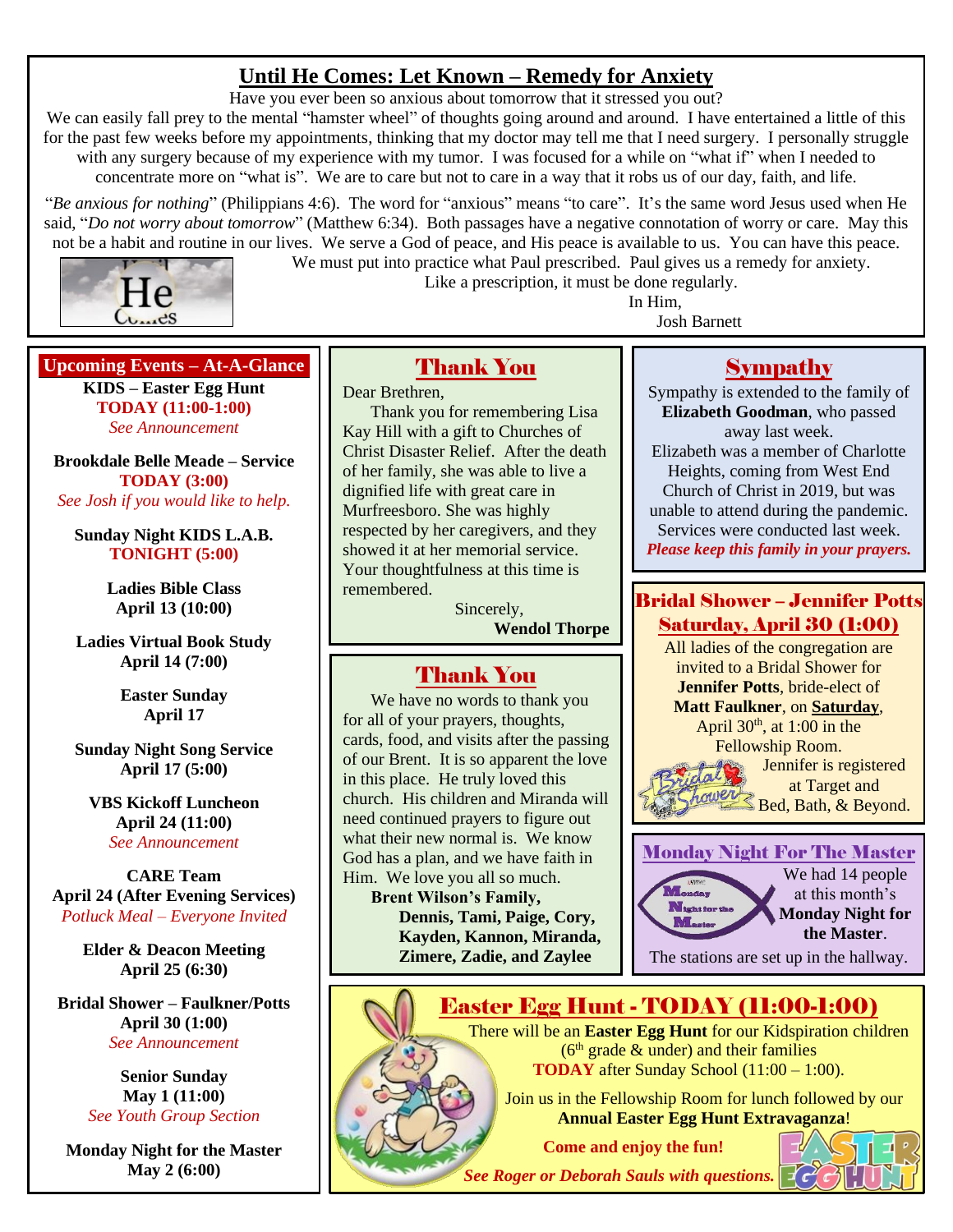

Our **Italy Trivia Game** was won by **Loradia Walker & Paula Fleming**. (It was a tie.)

Our **Famous Italian Places Puzzle Game** was won by **Linda Vance & Paula Fleming**. Great Teamwork!